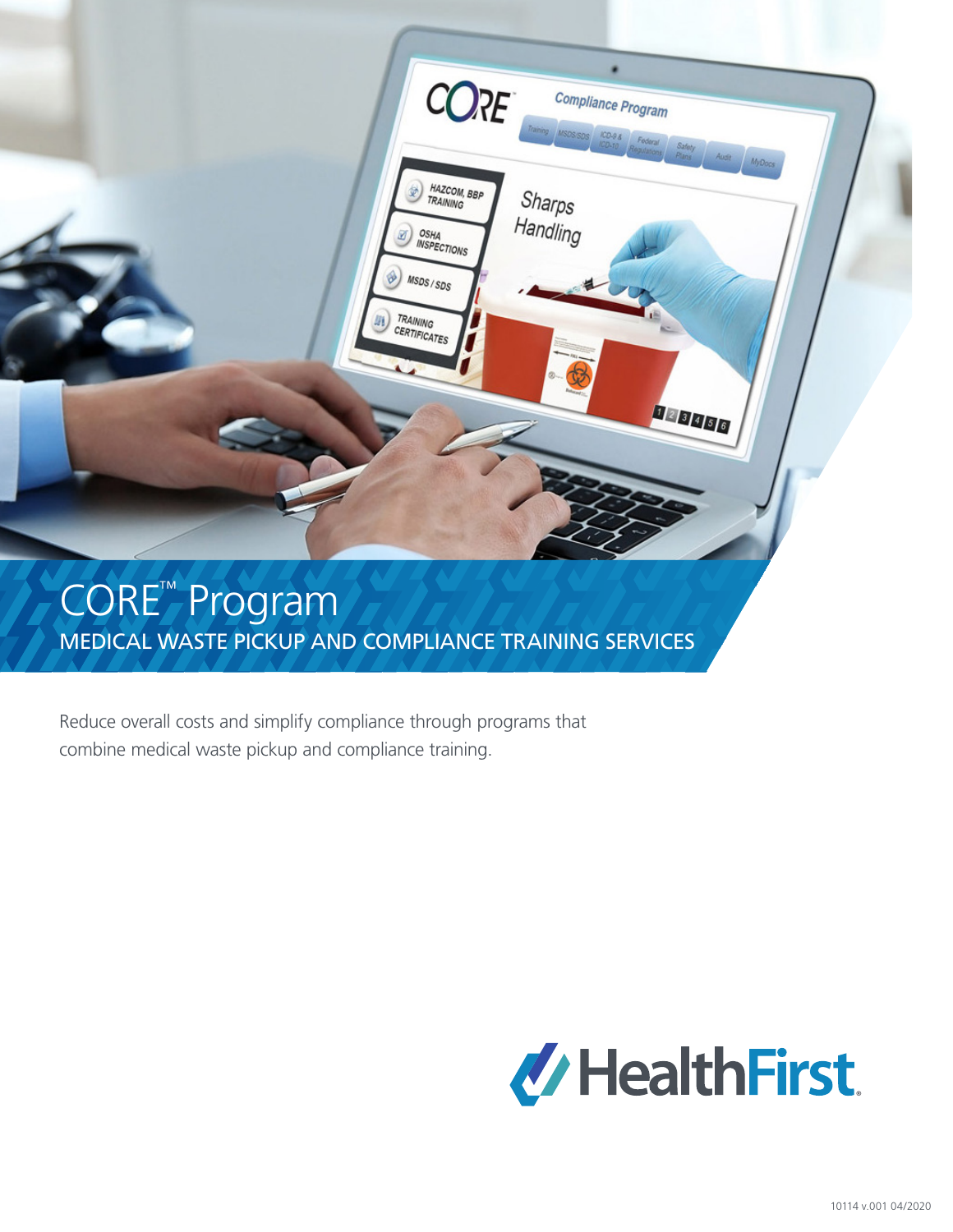# Save and Bundle with CORE™ Programs

Simplify compliance and reduce overall costs with bundled CORE*™* Programs.

Each program level includes one or more of the following:



## **Regulated Medical Waste Pickup and Disposal**

- Pay a flat monthly fee
- Includes red bags and sharps waste
- Choose from seven different service frequencies
- No surcharges or hidden fees



## **Online OSHA and HIPAA Compliance Program**

- Unlimited training for all employees
- 14 healthcare-industry specific training courses
- SDS, Federal Regulations and ICD-10 Database
- Safety plan builder and gap analysis tool



## **Secure Document Destruction**

- Includes bins and consoles
- Picked up at the same time as your medical waste
- Initial declutter included
- We do the loading and heavy-lifting



## **Online Formulary Management via Birds Eye**

- Compliant with EPA and US 800
- Eliminates compiling formulary data and maintaining spreadsheets
- Instantly characterizes your pharmaceuticals with disposal instructions
- Filter from 72 data points on any national drug code (NDC)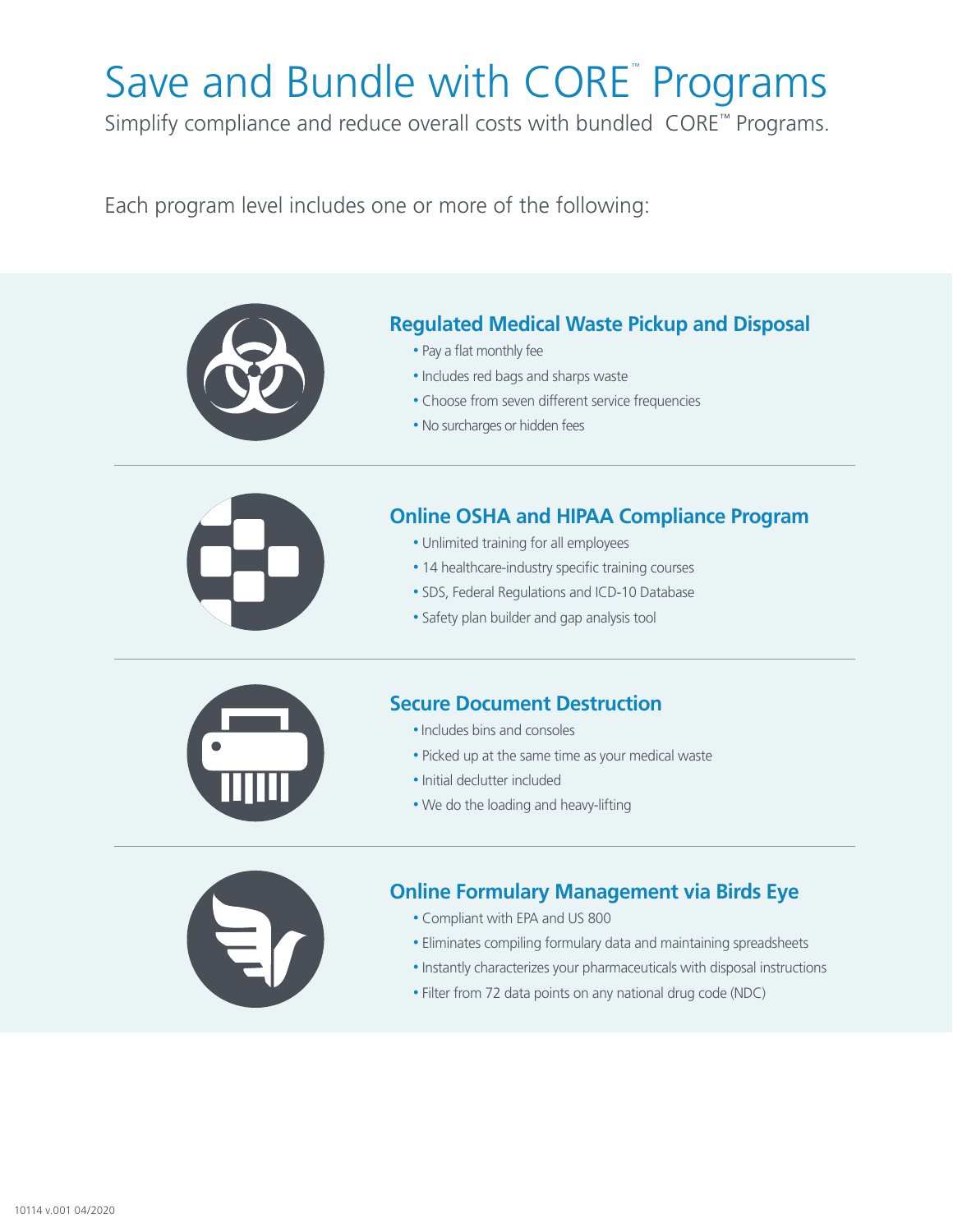# Program Levels

You receive everything for an affordable and predictable flat monthly fee.

## CORE<sup>™</sup> PLUS

## PLUS | CORE™ ESSENTIALS | CORE™

#### **RMW Pickup and Disposal**

- Choose your desired service frequency
- Pay a flat monthly fee for all RMW waste

#### **Online OSHA and HIPAA Compliance Program**

*Includes unlimited training for all employees*

- 14 Training Courses
- SDS Database
- Safety Plan Builder
- Gap Analysis Tool
- ICD-10 Database
- Federal Regulations Database

*Visit our website for Demo View* 

#### **RMW Pickup and Disposal**

- Choose your desired service frequency
- Pay a flat monthly fee for all RMW waste

#### **Online OSHA and HIPAA Compliance Program**

*Includes unlimited training for all employees*

- 14 Training Courses
- SDS Database
- Safety Plan Builder
- Gap Analysis Tool
- ICD-10 Database
- Federal Regulations Database
- *Visit our website for Demo View*

#### **Secure Document Destruction Pickup and Recycling**

• Includes Bins and Consoles

# CORE™ PREMIUM

#### **RMW Pickup and Disposal**

- Choose your desired service frequency
- Pay a flat monthly fee for all RMW waste

#### **Online OSHA and HIPAA Compliance Program**

*Includes unlimited training for all employees*

- 14 Training Courses
- SDS Database
- Safety Plan Builder
- Gap Analysis Tool
- ICD-10 Database
- Federal Regulations Database

#### **Secure Document Destruction Pickup and Recycling**

• Includes Bins and Consoles

#### **Online Formulary Management via Birds Eye**

• Compliant with EPA and US 800

# Best Value

## Everything for a Predictable Flat Monthly Fee.

No hidden surcharges. No surprises. Just peace of mind.

For a Free No-Obligation Quote. Call 800.331.1984



## Most Popular





Great Value